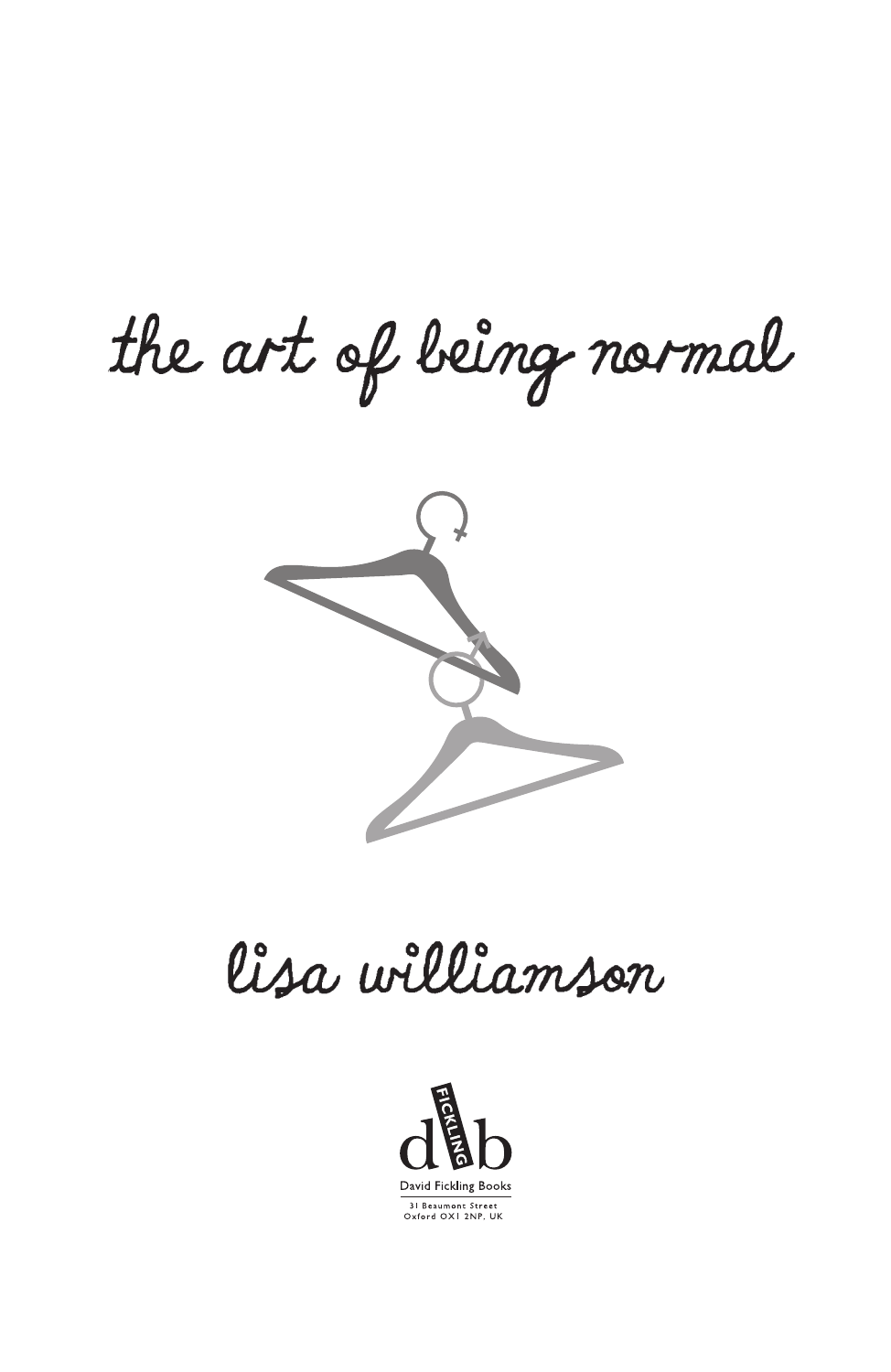The Art of Being Normal is a DAVID FICKLING BOOK

First published in Great Britain in 2015 by David Fickling Books, 31 Beaumont Street, Oxford, OX1 2NP

> Text © Lisa Williamson, 2015 Illustrations © Alice Todd, 2015

Hardback edition 978-1-910200-32-2 Trade paperback edition 978-1-910200-45-2

1 3 5 7 9 10 8 6 4 2

The right of Lisa Williamson to be identified as the author of this work has been asserted in accordance with the Copyright, Designs and Patents Act 1988.

All rights reserved. No part of this publication may be reproduced, stored in a retrieval system, or transmitted in any form or by any means, electronic, mechanical, photocopying, recording or otherwise, without the prior permission of the publishers.

David Fickling Books supports the Forest Stewardship Council (FSC), the leading international forest certification organisation. All our titles that are printed on Greenpeace-approved FSC-certified paper carry the FSC logo.



DAVID FICKLING BOOKS Reg. No. 8340307

A CIP catalogue record for this book is available from the British Library

Typeset in 11/16pt Sabon by Falcon Oast Graphic Art Ltd. Printed and bound in Great Britain by Clays Ltd, St Ives plc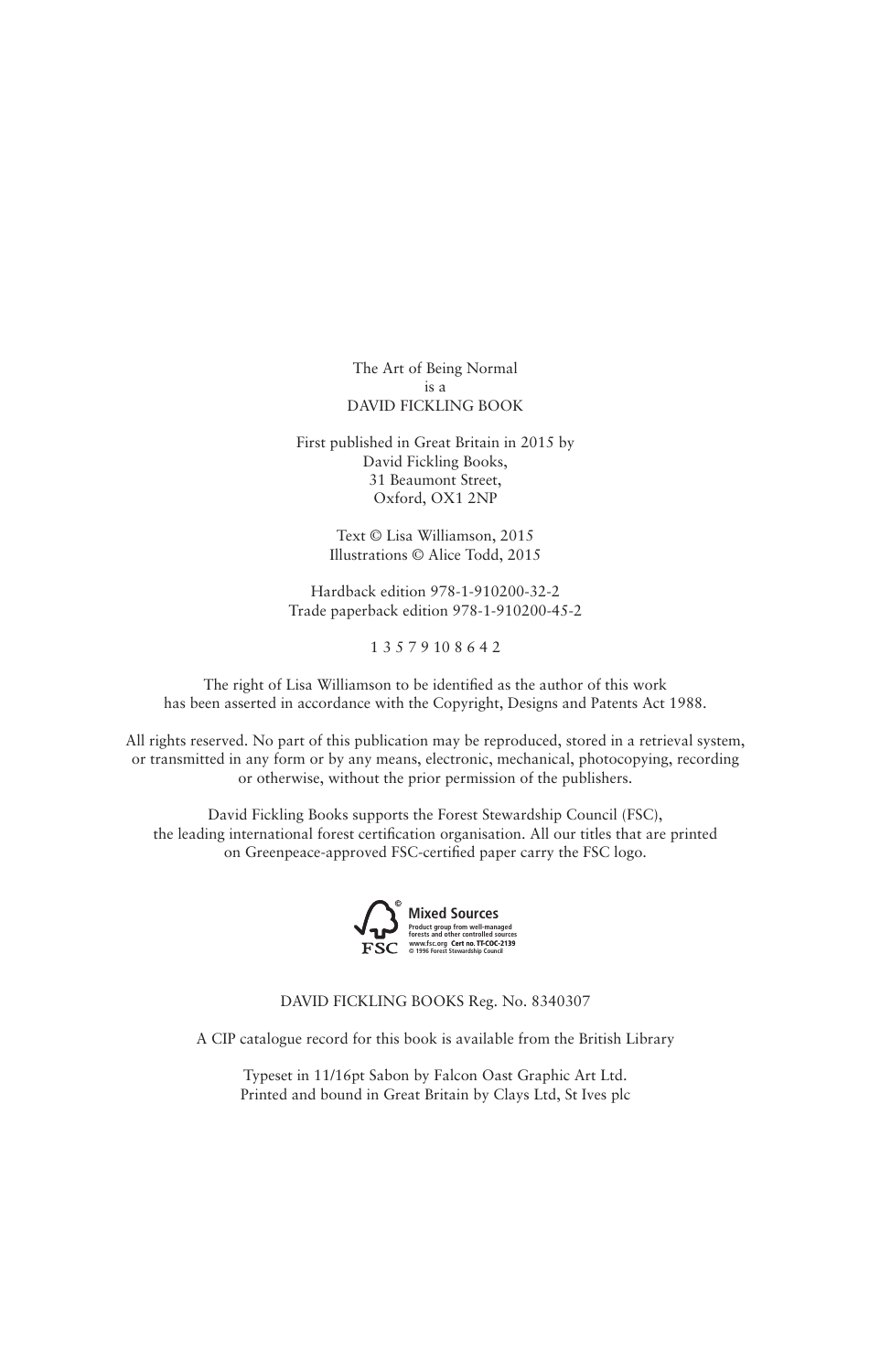For Isla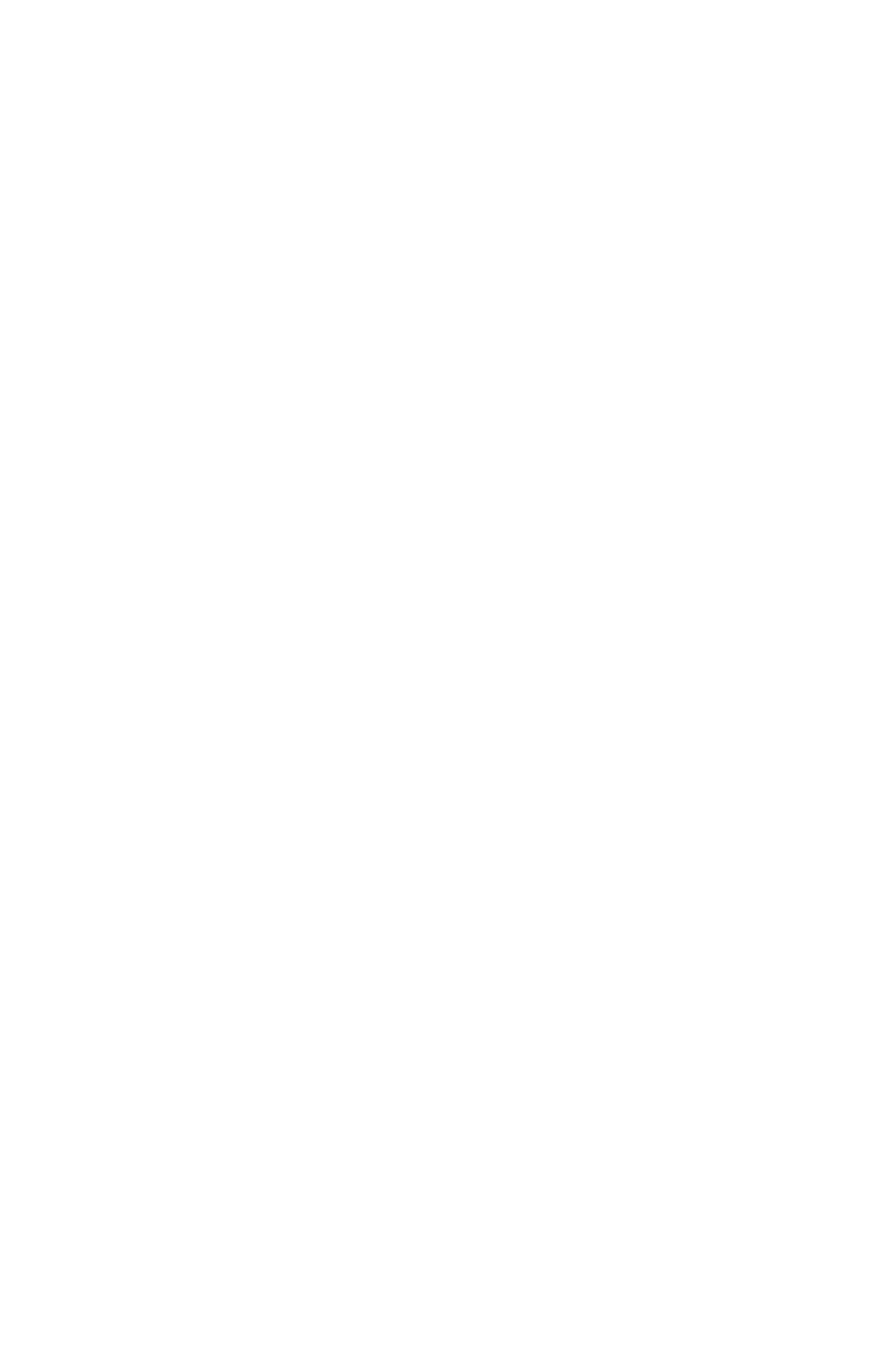

One afternoon, when I was eight years old, my class was told to write about what we wanted to be when we grew up. Miss Box went round the class, asking each one of us to stand up and share what we had written. Zachary Olsen wanted to play in the Premier League. Lexi Taylor wanted to be an actress. Harry Beaumont planned on being Prime Minister. Simon Allen wanted to be Harry Potter, so badly that the previous term he had scratched a lightning bolt on to his forehead with a pair of craft scissors.

But I didn't want to be any of these things.

This is what I wrote:

*I want to be a girl.*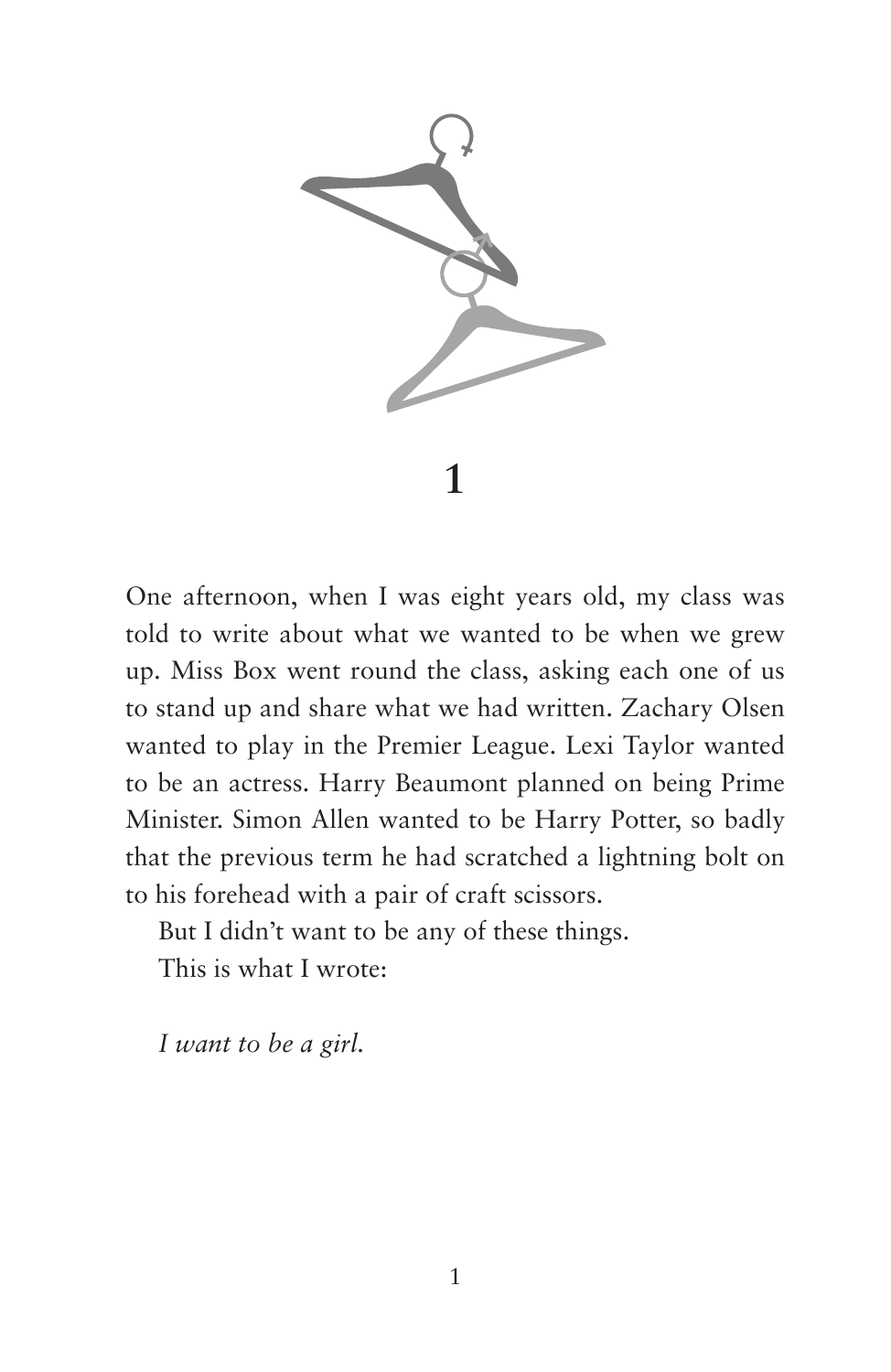

My party guests are singing 'Happy Birthday'. It does not sound good.

My little sister Livvy is barely even singing. At eleven, she's already decided family birthday parties are tragically embarrassing, leaving Mum and Dad to honk out the rest of the tune, Mum's reedy soprano clashing with Dad's flat bass. It is so bad Phil, the family dog, gets up from his basket and slinks off mid-song in vague disgust. I don't blame him; the whole party is fairly depressing. Even the blue balloons Dad spent the entire morning blowing up look pale and sad, especially the ones with 'Fourteen Today!' scrawled on them in black marker pen. I'm not even sure the underwhelming events unfolding before me qualify as a party in the first place.

'Make a wish!' Mum says. She has the cake tipped at an angle so I won't notice it's wonky. It says 'Happy Birthday David!' in blood-red icing across the top, the 'day' in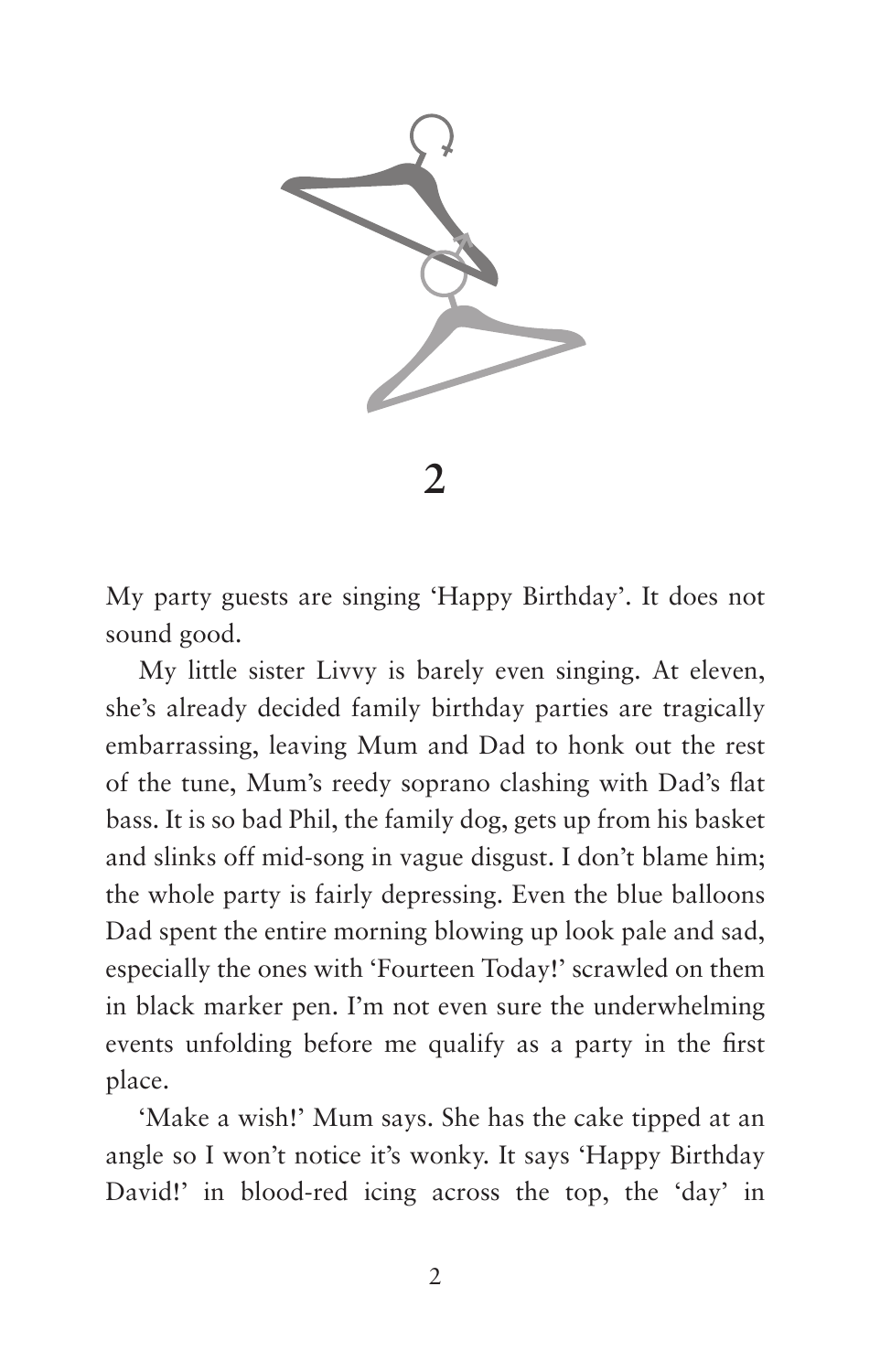'birthday' all scrunched up where she must have run out of room. Fourteen blue candles form a circle around the edge of the cake, dripping wax into the butter cream.

'Hurry up!' Livvy says.

But I won't be rushed. I want to do this bit properly. I lean forward, tuck my hair behind my ears and shut my eyes. I block out Livvy's whining and Mum's cajoling and Dad fiddling with the settings on the camera, and suddenly everything sounds sort of muffled and far away, a bit like when you dunk your head under water in the bath.

I wait a few seconds before opening my eyes and blowing out all the candles in one go. Everyone applauds. Dad lets off a party popper but it doesn't 'pop' properly and by the time he's got another one out of the packet Mum has opened the curtains and started taking the candles off the cake, and the moment has passed.

'What did you wish for? Something stupid, I bet,' Livvy says accusingly, twirling a piece of golden brown hair around her middle finger.

'He can't tell you, silly, otherwise it won't come true,' Mum says, taking the cake into the kitchen to be sliced.

'Yeah,' I say, sticking my tongue out at Livvy. She sticks hers out right back.

'Where are your two friends again?' she asks, putting extra emphasis on the 'two'.

'I've told you, Felix is in Florida and Essie is in Leamington Spa.'

'That's too bad,' Livvy says with zero sympathy. 'Dad, how many people did I have at my eleventh?'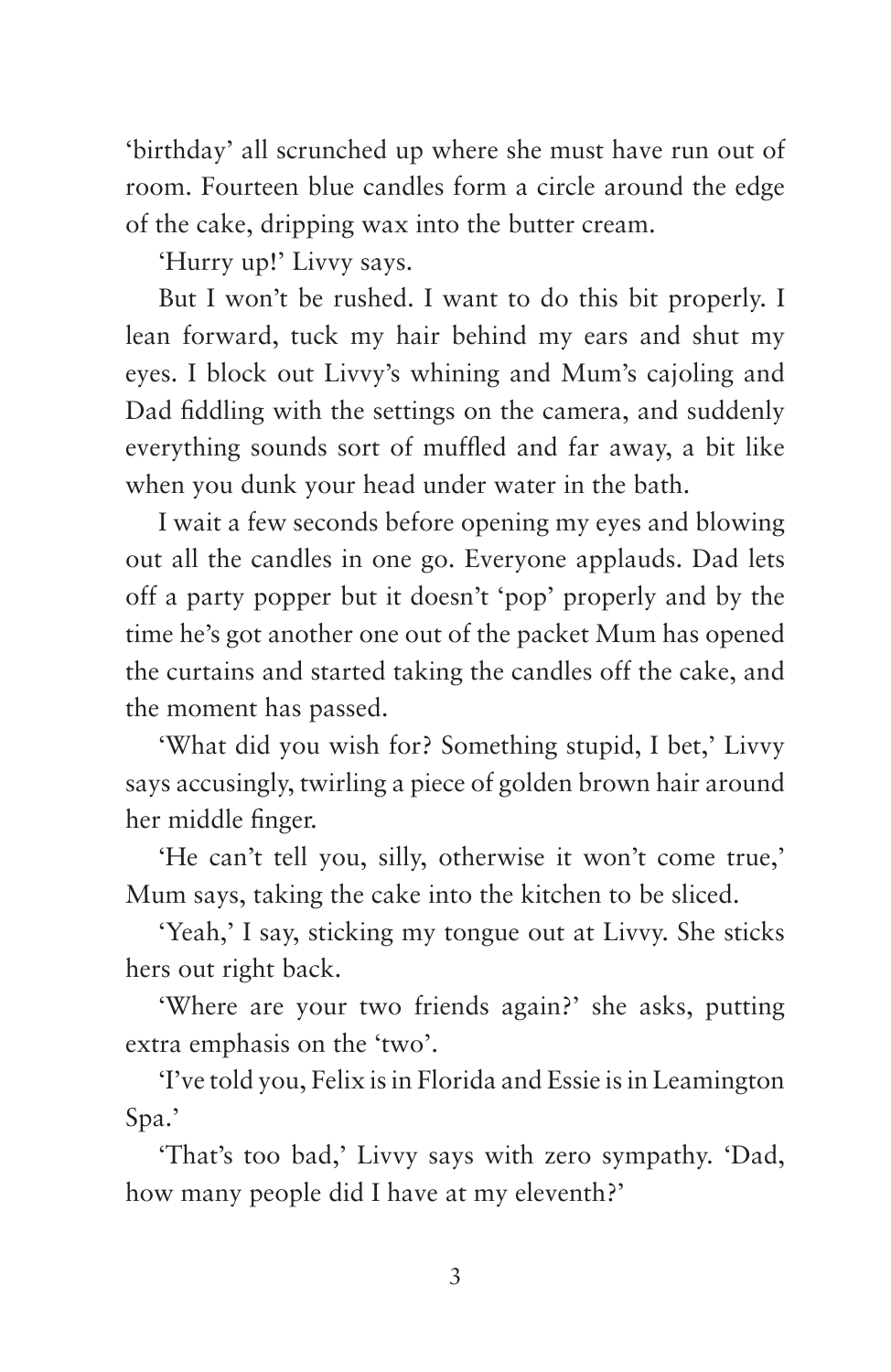'Forty-five. All on roller skates. Utter carnage,' Dad mutters grimly, ejecting the memory card from the camera and slotting it into the side of his laptop.

The first photo that pops up on the screen is of me sitting at the head of the table wearing an oversized 'Birthday Boy' badge and pointy cardboard party hat. My eyes are closed mid-blink and my forehead is shiny.

'Dad,' I moan. 'Do you have to do that now?'

'Just doing some red-eye removal before I email them over to your grandmother,' he says, clicking away at the mouse. 'She was gutted she couldn't come.'

This is not true. Granny has bridge on Wednesday evenings and doesn't miss it for anyone, least of all her least favourite grandchild. Livvy is Granny's favourite. But then Livvy is everyone's favourite. Mum had also asked Auntie Jane and Uncle Trevor, and my cousins Keira and Alfie. But Alfie woke up this morning with weird spots all over his chest that may or may not be chicken pox, so they had to give their apologies, leaving the four of us to 'celebrate' alone.

Mum returns to the living room with the sliced cake, setting it back down on the table.

'Look at all these leftovers,' she says, frowning as she surveys the mountains of picked-at food. 'We're going to have enough sausage rolls and fondant fancies to last us until Christmas. I just hope I've got enough cling film to wrap it all up.'

Great. A fridge full of food to remind me just how wildly unpopular I am.